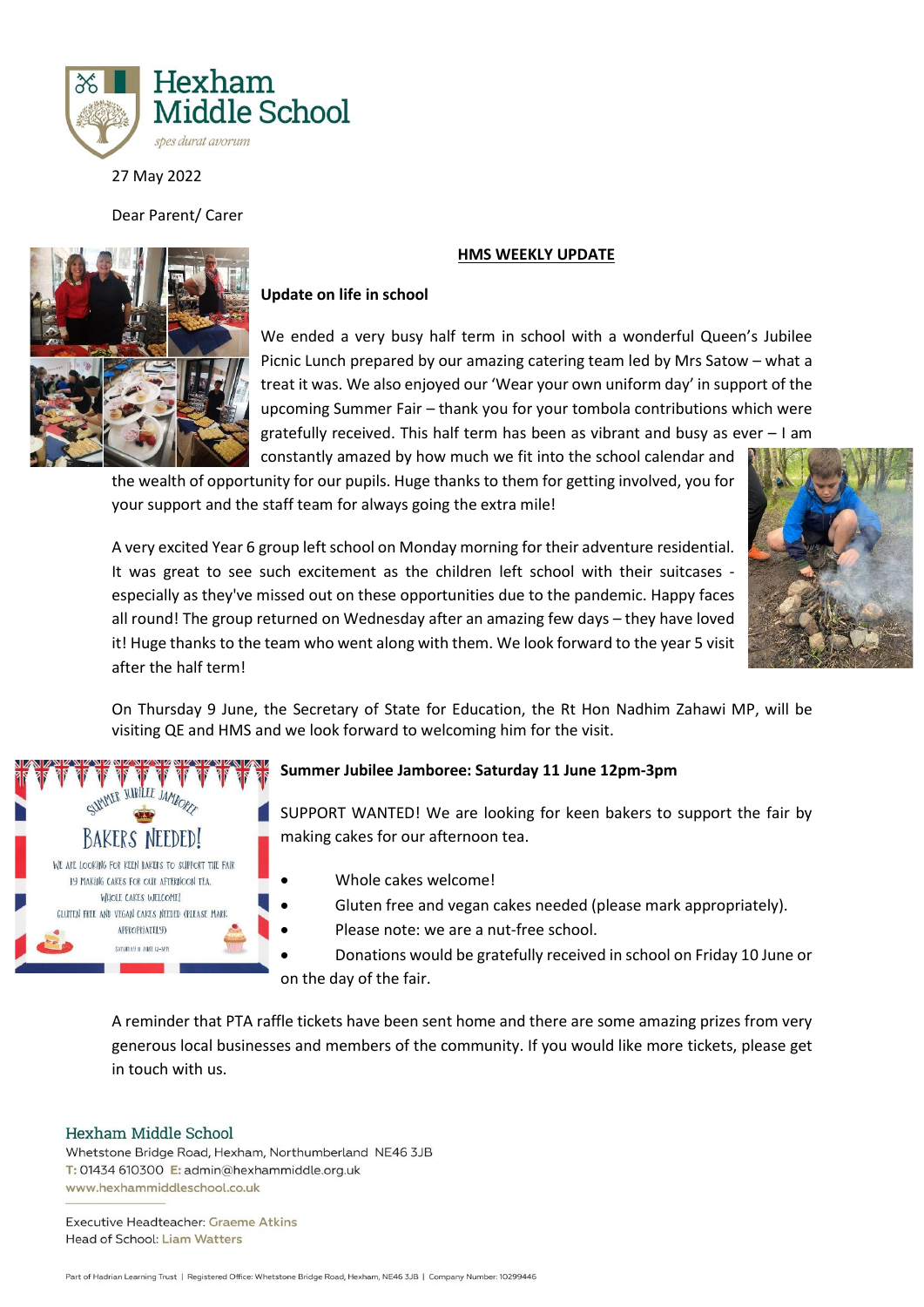



# **Anna C wins the Hexham Book Festival 'Time Travel With The Romans' Creative Writing Award**

Many congratulations to Anna who has won the 'Time Travel With The Romans' creative writing competition for Y8. Well done, Anna! The competition was run to celebrate the 1900-year anniversary of Hadrian's Wall and was open to HMS and other local middle schools. At an event hosted by Hexham Book Festival at The Sill on Wednesday 25 May, author and story judge Dan Smith presented Anna with her prize. Dan praised the narrative arc of Anna's story and also read it out to the audience. Thank you to all our brilliant KS3 pupils who entered the competition and extra thanks to Olivia H for accompanying Anna to the event.

### **Forest School**

This week some of our year 6 pupils were able to enjoy forest school with some of the brilliant equipment the PTA funded. We were able to whittle, bug hunt, build, create and cook. A big thank you to our PTA!





#### **Year Six Post-SATs Fun Day**

Following a busy few days of SATs, in which every single pupil gave one hundred percent

and performed brilliantly, the year six children enjoyed a Friday away from the classroom. After an assembly recognising their effort, the pupils and staff made their way to the dining hall to enjoy breakfast. There was a definite

feeling of celebration in the air and lots of smiling faces as the waffles and pain au chocolate



were quickly devoured.

Next it was time for some very energetic sports up on the astro. Each class had two teams and the competition was stiff. Clearly year six have as much talent on the sports field as in the exam hall. In both football and rounders nobody wanted to be on the losing team. There were some fantastic individual

performances and great teamwork from all four classes. Halfway through the classes were neck and neck - JJO were just in front. Despite a determined effort by the other three classes no one was going to catch them, and it finished with a victory for JJO. More importantly, everyone had lots of fun but there were definitely some tired people around by lunch time.

Luckily, the afternoon was a chance to relax and watch a movie. Shrek was the film and there was lots of popcorn to be enjoyed. There was also a well anticipated visit from the ice-cream van so everyone went home happy. Well done year 6. You should be very proud of yourselves.

#### Hexham Middle School

Whetstone Bridge Road, Hexham, Northumberland NE46 3JB T: 01434 610300 E: admin@hexhammiddle.org.uk www.hexhammiddleschool.co.uk

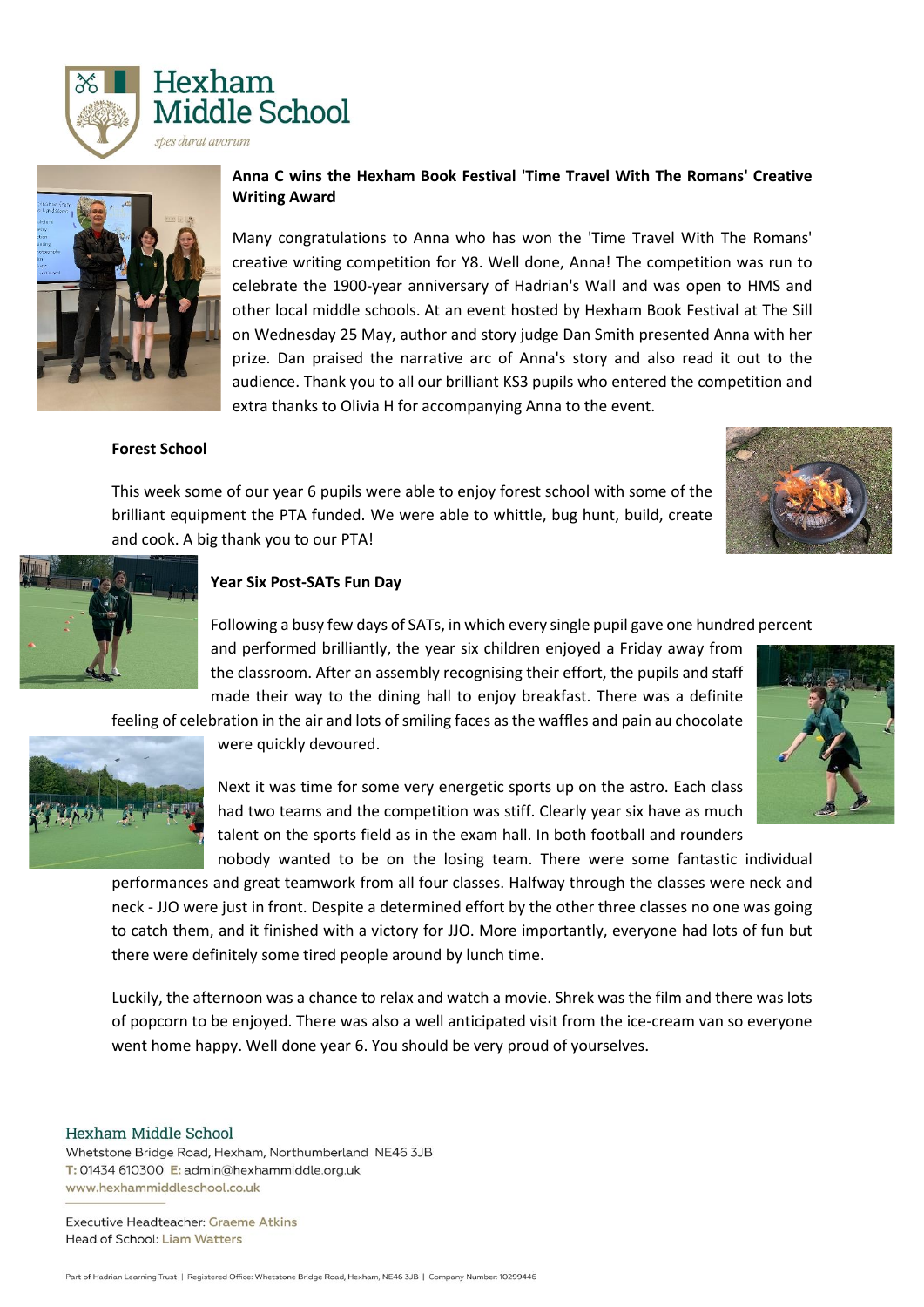

## **Sport Update**

We have had some remarkable sporting success in the past couple of weeks:

*Rugby:* Huge well done to the Year 7 and 8 boys who performed brilliantly in their opening games of the Inspirational 9's tournament at Kingston Park! Our girls' rugby team has also enjoyed great success. The girls arrived in Leeds on Wednesday ahead of their huge semi-final game against Malet Lambert, who were the Yorkshire finalists. The girls were in 'game mode' from the second they arrived and were hungry for success. Throughout this tournament the girls have been competing against schools with huge numbers of pupils and have taken the underdog mentality and beaten some very impressive schools on their road to get to this point. Everyone watching was amazed at their skill, power and technique in both attack and defence. In a game with fine margins the girls sadly lost 7.3 on tries but we wish Malet all the best in the final!

*Football:* Congratulations also to Patrick F who competed at St James' Park on Thursday night! He has been performing incredibly all year and deserved his night under the lights of St James!

*Equestrian:* James A is an incredible equestrian performer and has just been selected to represent Great Britain in the British Dressage squad – utterly amazing!



## **House Point Totals**

Below are this week's House Point totals as well as the **'Top 4' pupils in each year group this week**. P points are awarded for character value such as **resilience, respect, engagement and responsibility**. Well done to each and every one of them.

| <b>House Totals</b> |        | Top 4 'P Points' in each year |           |        |           |                |            |        |              |
|---------------------|--------|-------------------------------|-----------|--------|-----------|----------------|------------|--------|--------------|
|                     |        | Year 5                        |           | Year 6 |           | Year 7         |            | Year 8 |              |
| Aln                 | 48,719 | ட                             | Estella F | 1      | Chris S   | 1<br>J.        | Harrison P |        | Kai F        |
| <b>Coquet</b>       | 52,364 | 2                             | Jack H    | 2      | Ellie B   | $\overline{2}$ | Ava C      | 2      | Arthur D L   |
| <b>Tweed</b>        | 48,716 | 3                             | Dylan B   | 3      | Emily B   | 3              | Tyler B    | 3      | Max B        |
| <b>Wansbeck</b>     | 52,001 | 4                             | Noah W    | 4      | Alannah N | 4              | Josh C     | 4      | $CJ$ $B$ $P$ |

Hexham Middle School

Whetstone Bridge Road, Hexham, Northumberland NE46 3JB T: 01434 610300 E: admin@hexhammiddle.org.uk www.hexhammiddleschool.co.uk